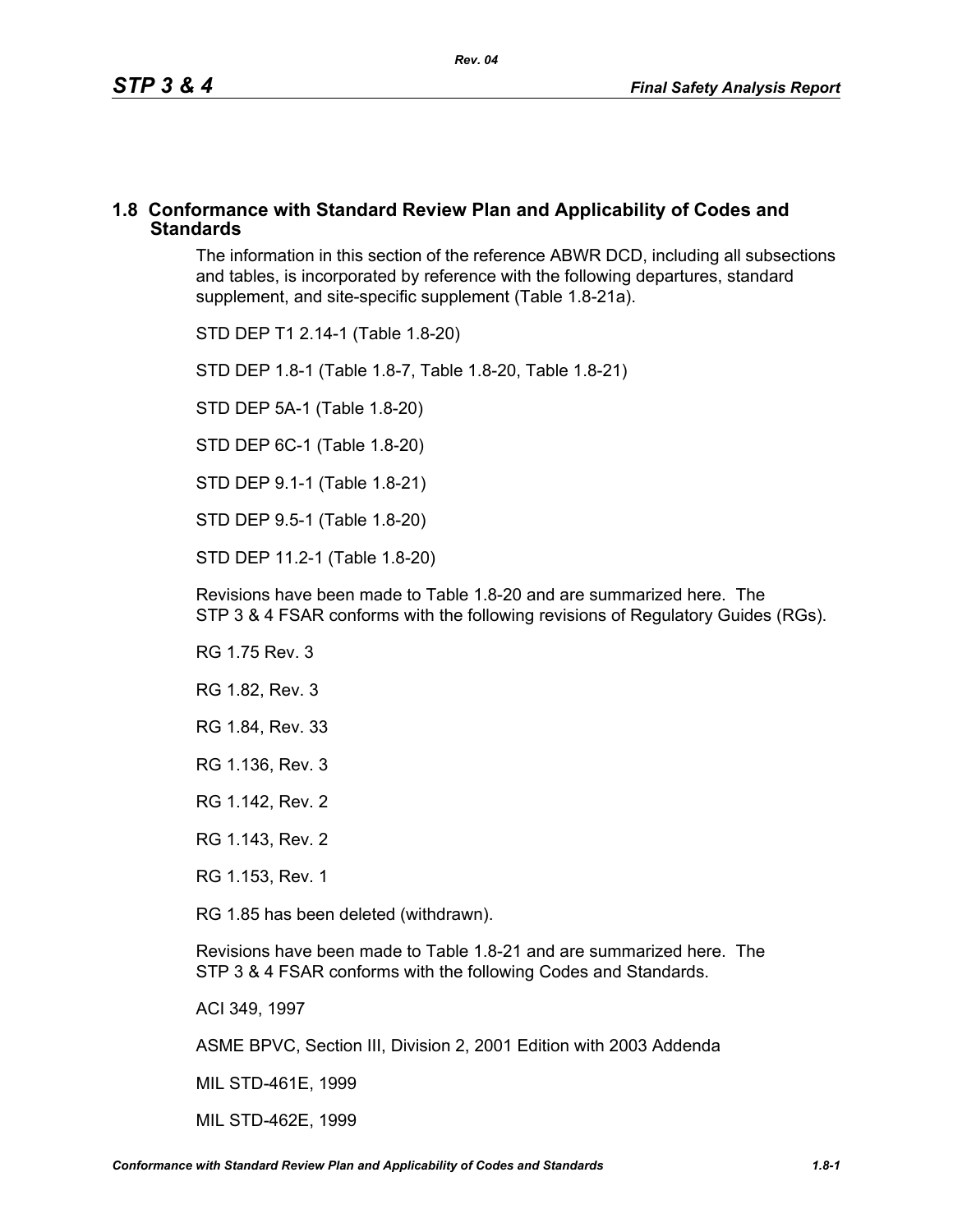IEEE 279, 1971 has been replaced by IEEE 603, 1991

IEEE 384, 1992

IEEE 603, 1991

MIL STD-1478, 1991 has been cancelled by the Dept. of Defense, and has been deleted.

International Building Code, 2006

Additionally, the following standard supplemental information corrects an omission from DCD Table 1.8-21.

IEEE 665, 1995

| <b>SRP Section</b> | <b>Specific SRP</b>                        | <b>Summary Description</b>                | <b>Subsection Where</b>                                                                                         |
|--------------------|--------------------------------------------|-------------------------------------------|-----------------------------------------------------------------------------------------------------------------|
|                    | <b>Acceptance Criteria</b>                 | of Difference                             | <b>Discussed</b>                                                                                                |
|                    | Table 7 1: 1a<br><del>IEEE 210, 4.10</del> | <b>RHR Annunciation at</b><br>loop level. | 7222011)<br>7. <del>.</del><br>7 2 2 1 2 11 1<br><del>1.0.2.4.2 (1)</del><br>7172011<br><del>1.4.2.0.2 HT</del> |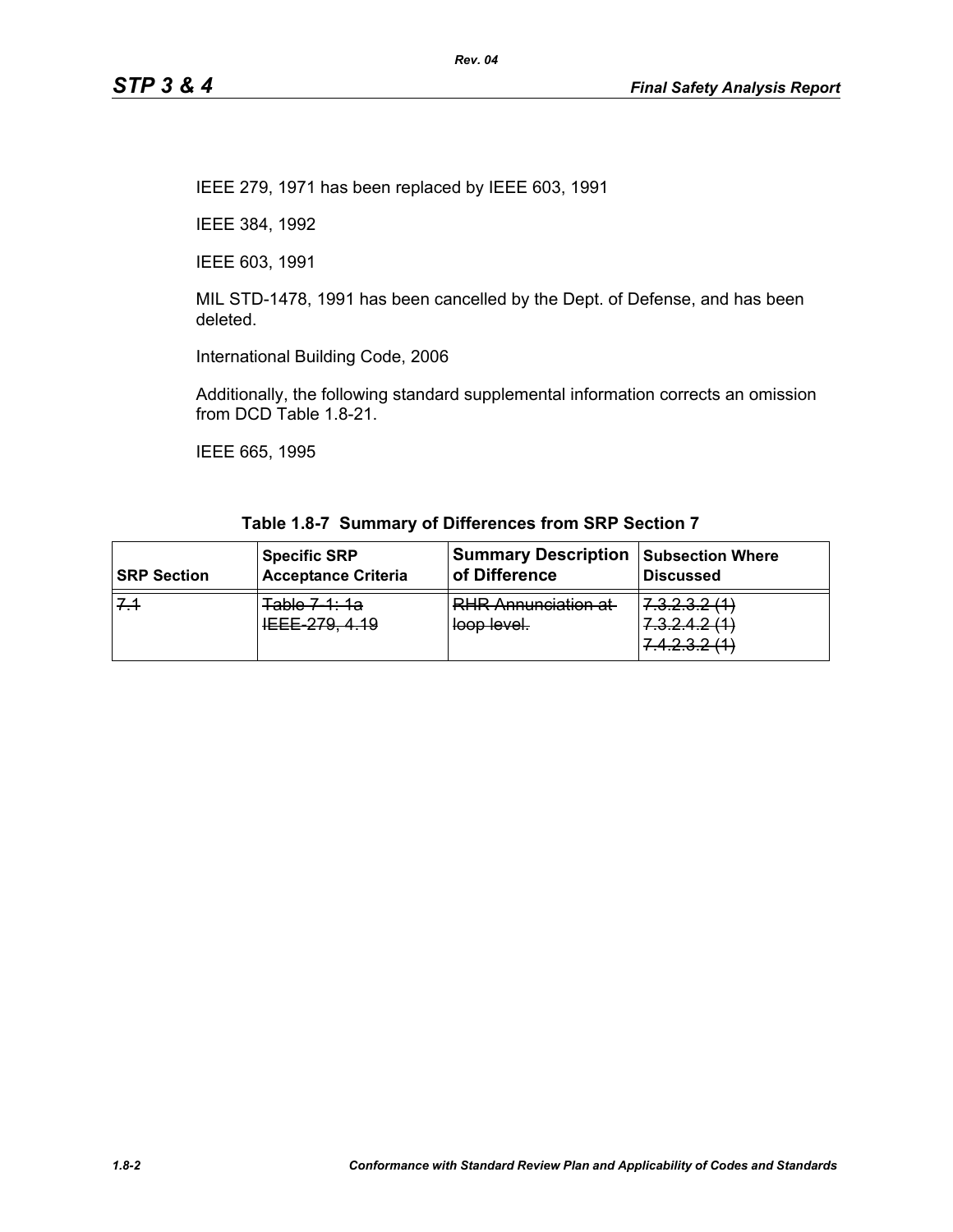<span id="page-2-0"></span>

| RG No. | <b>Regulatory Guide Title</b>                                                                                                                                                                       | Appl.<br>Rev.                  | <b>Issued</b><br><b>Date</b> | <b>ABWR</b><br><b>Applicable?</b> | <b>Comments</b>                |
|--------|-----------------------------------------------------------------------------------------------------------------------------------------------------------------------------------------------------|--------------------------------|------------------------------|-----------------------------------|--------------------------------|
| 1.7    | Control of Combustible Gas Concentrations in<br>Containment Following a Loss-of-Coolant<br><b>Accident</b>                                                                                          | 23                             | 11/78<br>3/07                | Yes                               |                                |
| 11.53  | <b>Application of the Single-Failure Criterion to</b><br><b>Safety Systems</b>                                                                                                                      | $Q_2$                          | 6/73<br>11/03                | Yes]                              | Rev 0 for<br>ELCS <sup>5</sup> |
| [1.75] | Physical Independence of Electric Systems                                                                                                                                                           | $\overline{2}$<br>3            | 9/78<br>2/05                 | Yes $J(4)$                        | Rev 2 for<br>ELCS <sup>5</sup> |
| 1.118  | <b>Periodic Testing of Electric Power and</b><br><b>Protection System</b>                                                                                                                           | 23                             | 6/78<br><u>1995</u>          | Yes                               | Rev 2 for<br>ELCS <sup>5</sup> |
| 1.152  | Criteria for Programmable Digital Computer<br><b>System Software in Safety-Related Systems of</b><br><b>Nuclear Power Plants</b>                                                                    | $Q_2$                          | 11/85<br><b>1/06</b>         | $Yes]^{(4)}$                      | Rev 1 for<br><u>ELCS5</u>      |
| 1.168  | Verification, Validation, Reviews and Audits for<br>Digital Computer Software Used in Safety<br><b>Systems of Nuclear Power Plants</b>                                                              | $\overline{1}$                 | 2004                         | Yes                               | Rev 0 for<br>ELCS <sup>5</sup> |
| 1.169  | <b>Configuration Management Plans for Digital</b><br><b>Computer Software Used in Safety Systems of</b><br><b>Nuclear Power Plants</b>                                                              | $\overline{0}$                 | 9/97                         | <b>Yes</b>                        |                                |
| 1.170  | <b>Software Test Documentation for Digital</b><br><b>Computer Software Used in Safety Systems of</b><br><b>Nuclear Power Plants</b>                                                                 | $\underline{0}$                | 9/97                         | <b>Yes</b>                        |                                |
| 1.171  | <b>Software Unit Testing for Digital Computer</b><br>Software Used in Safety Systems of Nuclear<br><b>Power Plants</b>                                                                              | $\overline{0}$                 | 9/97                         | <b>Yes</b>                        |                                |
| 1.172  | Software Requirements Specifications for<br>Digital Computer Software Used in Safety<br><b>Systems of Nuclear Power Plants</b>                                                                      | $\underline{0}$                | 9/97                         | <b>Yes</b>                        |                                |
| 1.173  | Developing Software Life Cycle Process for<br>Digital Computer Software Used in Safety<br><b>Systems of Nuclear Power Plants</b>                                                                    | $\overline{0}$                 | 9/97                         | <b>Yes</b>                        |                                |
| 1.180  | Guidelines for Evaluating Electromagnetic and<br>Radio- Frequency Interference in Safety-<br><b>Related Instrumentation and Control Systems</b><br>Instrumentation and Control Systems <sup>6</sup> | 1                              | 10/03                        | <u>Yes</u>                        | Rev 0 for<br>ELCS <sup>5</sup> |
| 1.209  | Guidelines for Environmental Qualification of<br><b>Safety-Related Computer-Based</b><br><b>Instrumentation and Control Systems in Nuclear</b><br><b>Power Plants</b>                               | $\overline{0}$                 | 03/07                        | Yes                               | See note 7<br>for ELCS         |
| 1.82   | Water Sources for Long-Term Recirculation<br>Cooling Following Loss-of-Coolant Accident                                                                                                             | $\overline{1}$<br>$\mathbf{3}$ | 11/85<br>11/03               | Yes                               |                                |

*Rev. 04*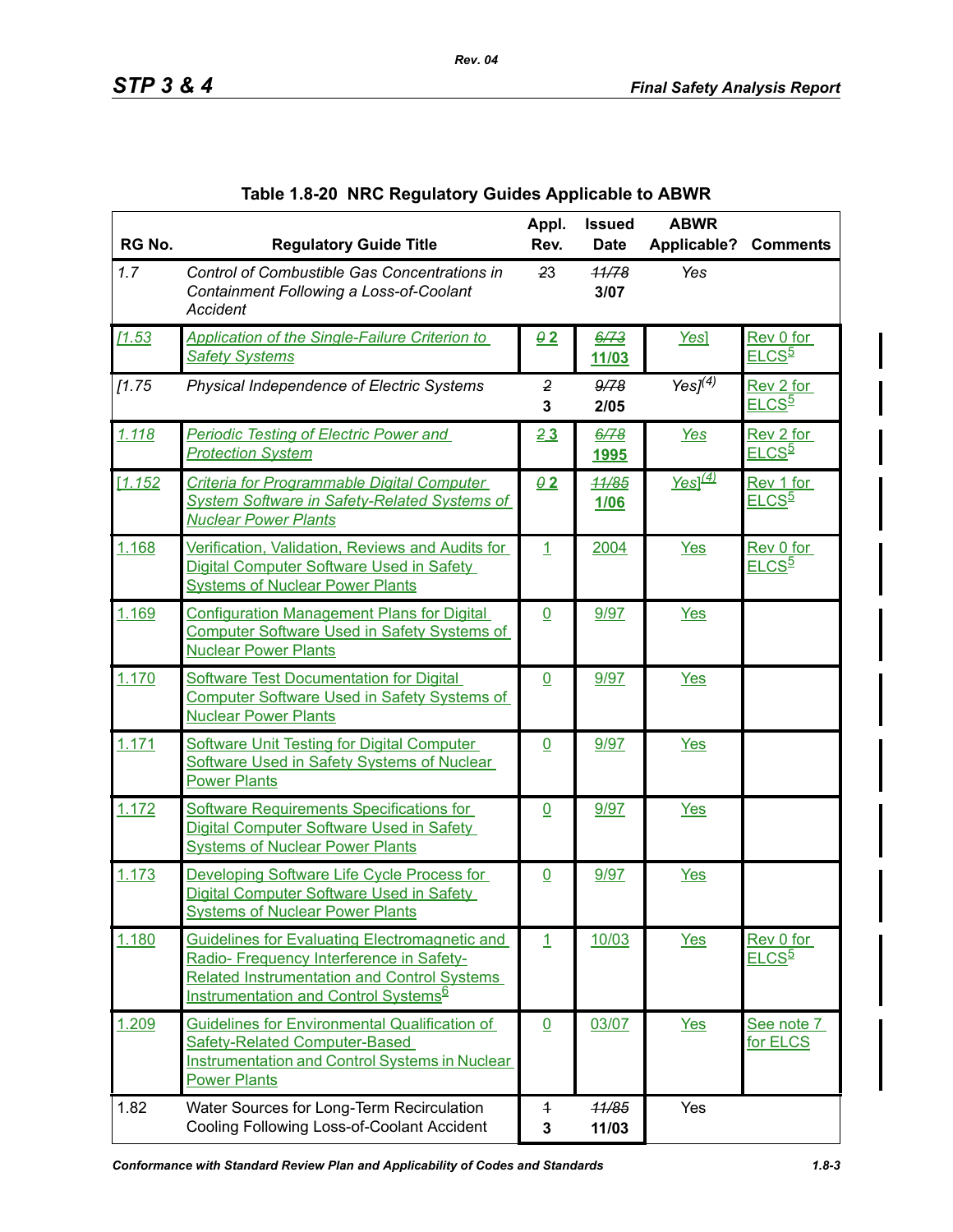| [1.84]         | Design and Fabrication Code Case<br>Acceptability, ASME Section III, Division 1                                                                                                         | 27<br>33                                | <b>11/90</b><br>8/05      | Yes $J(1)$ |                        |
|----------------|-----------------------------------------------------------------------------------------------------------------------------------------------------------------------------------------|-----------------------------------------|---------------------------|------------|------------------------|
| 4.85           | Materials Code Case Acceptability, ASME-<br>Section III, Division 1                                                                                                                     | 27                                      | 44/90                     | <b>Yes</b> |                        |
| 1.108          | <b>Periodic Testing of Diesel Generator Units</b><br>Used as Onsite Electric Power Systems at<br><b>Nuclear Power Plants</b>                                                            | $\overline{1}$                          | 8/77sup<br>erseded        | Yes        | Replaced<br>by RG. 1.9 |
| 1.136          | Materials, Construction, and Testing of<br>Concrete Containments (Articles CC-1000,<br>-2000, and -4000 through -6000 of the "Code<br>for Concrete Reactor Vessels and<br>Containment") | 2<br>3                                  | 7/81<br>3/07              | Yes        |                        |
| 1.142          | Safety-Related Concrete Structures for Nuclear<br>Power Plants (Other Than Reactor Vessels and<br>Containments)                                                                         | $\overline{1}$<br>$\mathbf{2}$          | <del>11/81</del><br>11/01 | Yes        |                        |
| 1.143          | Guidance for Radioactive Waste Management<br>Systems, Structures, and Components Installed<br>in Light-Water-Cooled Nuclear Power Plants                                                | $\overline{\mathbf{f}}$<br>$\mathbf{2}$ | 10/79<br>11/01            | Yes        |                        |
| <u> 1.150 </u> | <b>Ultrasonic Testing of Reactor Vessel Welds</b><br><b>During Preservice and Inservice</b><br>Examinations                                                                             | $\overline{1}$                          | 2/83                      | yes        |                        |
| [1.153         | Criteria for Power, Instrumentation, and Control<br><b>Portions of Safety Systems</b>                                                                                                   | 0                                       | 12/85<br>6/96             | Yes $I(4)$ |                        |

#### **Table 1.8-20 NRC Regulatory Guides Applicable to ABWR (Continued)**

*Rev. 04*

- 5 The Common Q Digital Platform was submitted for generic use and was approved for reference as described in Topical Report WCAP-16097-P-A, Revision 0, "Common Qualified Platform Topical Report." This topical report includes the SERs dated August 11, 2000, June 22, 2001, and February 4, 2003, and is consistent with the referenced Regulatory Guide revisions identified in the comments. The Westinghouse "Software Program Manual for Common Q Systems" (SPM), WCAP-16096-NP-A also incorporates standards and Regulatory Guide requirements. The requirements that this platform were licensed to are submitted as an acceptable alternate to current requirements based on the original NRC review and SERs.
- 6 RG 1.180 endorses IEEE 1050-1996. The digital instrumentation and controls systems conform to IEEE 1050-2004 as shown in Table 1.8-21.
- 7 RG 1.209 endorses IEEE 323-2003. The ELCS conforms to IEEE 323-1983 as discussed in Note 5.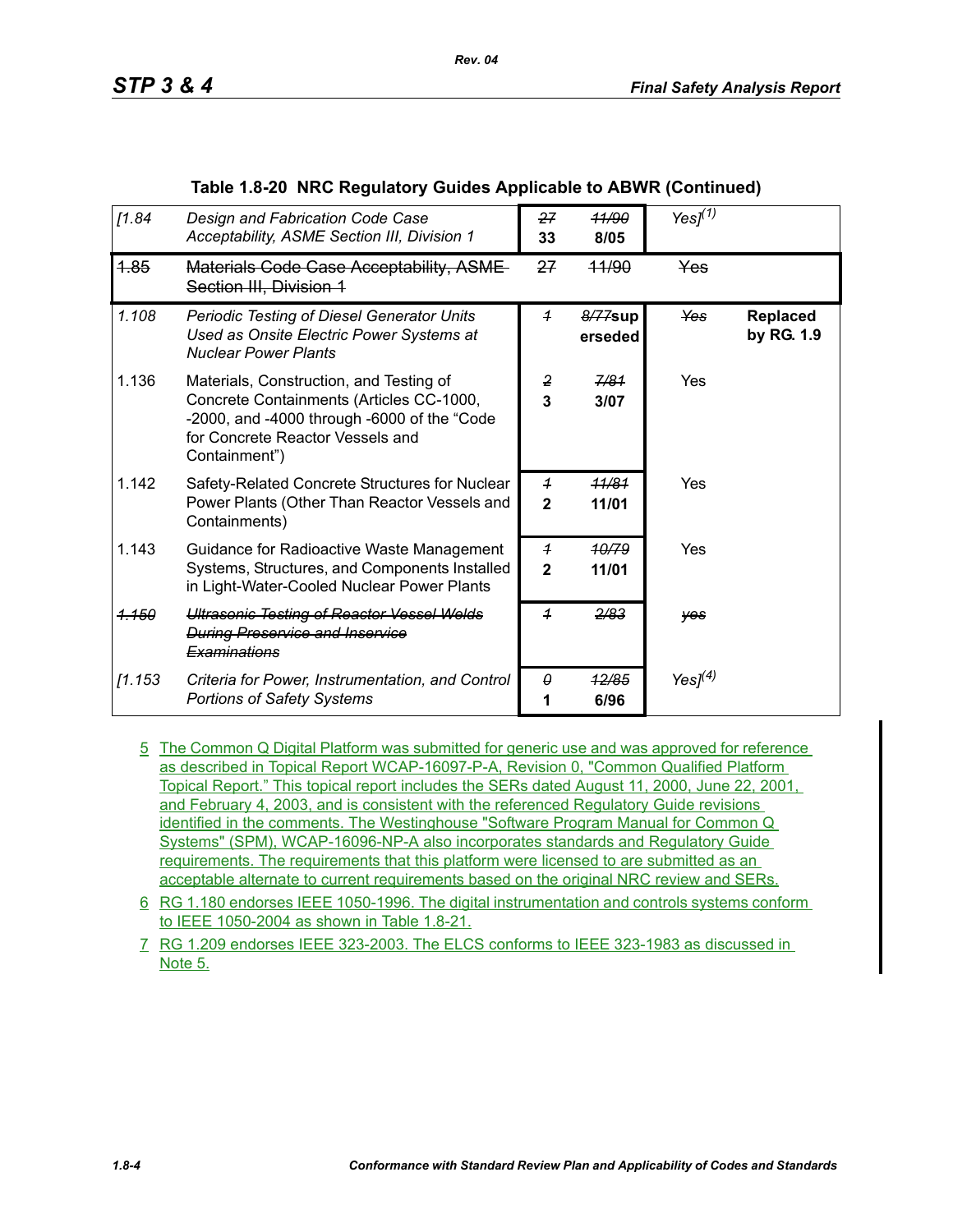<span id="page-4-0"></span>

| <b>Code or Standard</b>             |                                             |                                                                                                                                                                                |  |  |
|-------------------------------------|---------------------------------------------|--------------------------------------------------------------------------------------------------------------------------------------------------------------------------------|--|--|
| <b>Number</b>                       | Year                                        | <b>Title</b>                                                                                                                                                                   |  |  |
|                                     | <b>American Concrete Institute (ACI)</b>    |                                                                                                                                                                                |  |  |
| $1349^{(1)}$                        | 1980 1997                                   | Code Requirements for Nuclear Safety-Related Concrete<br>Structures] <sup>(1)</sup>                                                                                            |  |  |
|                                     |                                             | <b>American Society of Mechanical Engineers (ASME)</b>                                                                                                                         |  |  |
| NOG-1                               | 2004                                        | Rules for Construction of Overhead and Gantry Cranes                                                                                                                           |  |  |
| [SEC III                            | 1989                                        | BPVC Section III, Division 1, Rules for Construction of Nuclear<br>Power Plant Components] <sup>(6)(8)</sup>                                                                   |  |  |
| [Sec III                            | 2001 with<br>2003<br>Addenda                | BPVC Section III, Division 2, Rules for Construction of Nuclear<br>Power Plant Components <sup>[8]</sup>                                                                       |  |  |
|                                     |                                             | Institute of Electrical and Electronics Engineers (IEEE)                                                                                                                       |  |  |
| $7 - 4.3.2$                         | 1982-2003<br>1993 for<br>ELCS <sup>10</sup> | <b>Standard Criteria for Digital Computers Used in Safety</b><br><b>Systems of Nuclear Power Generation Stations</b>                                                           |  |  |
| <b>F279</b>                         | 1971                                        | <del>Criteria for Protection Systems for NPGS]<sup>(3)(4)</sup></del>                                                                                                          |  |  |
| $1323^{\underline{t}}$              | 1974 2003<br>1983 for<br>ELCS <sup>10</sup> | <b>Qualifying Class IE Equipment for NPGS</b> <sup>[3](4)(7)</sup>                                                                                                             |  |  |
| <u>[338<math>t</math></u>           | <b>1977 1987</b>                            | Criteria for the Periodic Surveillance Testing of NPGS Safety<br>Systems] <sup>(3)(9)</sup>                                                                                    |  |  |
| <u>379<sup>†</sup></u>              | 1977 2000<br>1994 for<br>ELCS <sup>10</sup> | <b>Standard Application of the Single-Failure Criterion to NPGS Safety</b><br><b>Systems</b>                                                                                   |  |  |
| $[384^{\overline{(1)}}]$            | 1981 1992                                   | Criteria for Independence of Class 1E Equipment and Circuits] <sup>(3)</sup>                                                                                                   |  |  |
| [603 <sup>(†)</sup> ]               | 1980 1991                                   | <b>IEEE Standard Criteria for Safety Systems for Nuclear Power</b><br>Generating Stations, including the corrective sheet dated<br>January 30, 1995] <sup>(3)<u>/(4)</u></sup> |  |  |
| 665                                 | 1995                                        | <b>IEEE Guide for Generating Station Grounding</b>                                                                                                                             |  |  |
| <u>[828<math>^{\tt I}</math></u>    | 1983 1990                                   | Standard for Software Configuration Management Plans1 (3)(4)                                                                                                                   |  |  |
| <u>[830<math>\mathcal{I}</math></u> | <b>1984 1993</b>                            | <b>Recommended Practice for Software Requirements</b><br>Specifications] <sup>(3)(4)</sup>                                                                                     |  |  |
| 1008                                | 1987                                        | <b>Standard for Software Unit Testing</b>                                                                                                                                      |  |  |
| $1012^{\underline{t}}$              | <b>1986 1998</b>                            | Standard for Software Verification and Validation (3)(4)                                                                                                                       |  |  |
| 1028                                | 1997                                        | <b>Standard for Software Reviews and Audits</b>                                                                                                                                |  |  |
| 1050                                | 1989 2004                                   | Guide for Instrumentation and Control Equipment Grounding in<br>Generating Stations] <sup>(3)(4)</sup>                                                                         |  |  |

# **Table 1.8-21 Industrial Codes and Standards(\*) Applicable to ABWR**

*Rev. 04*

 $\overline{\phantom{a}}$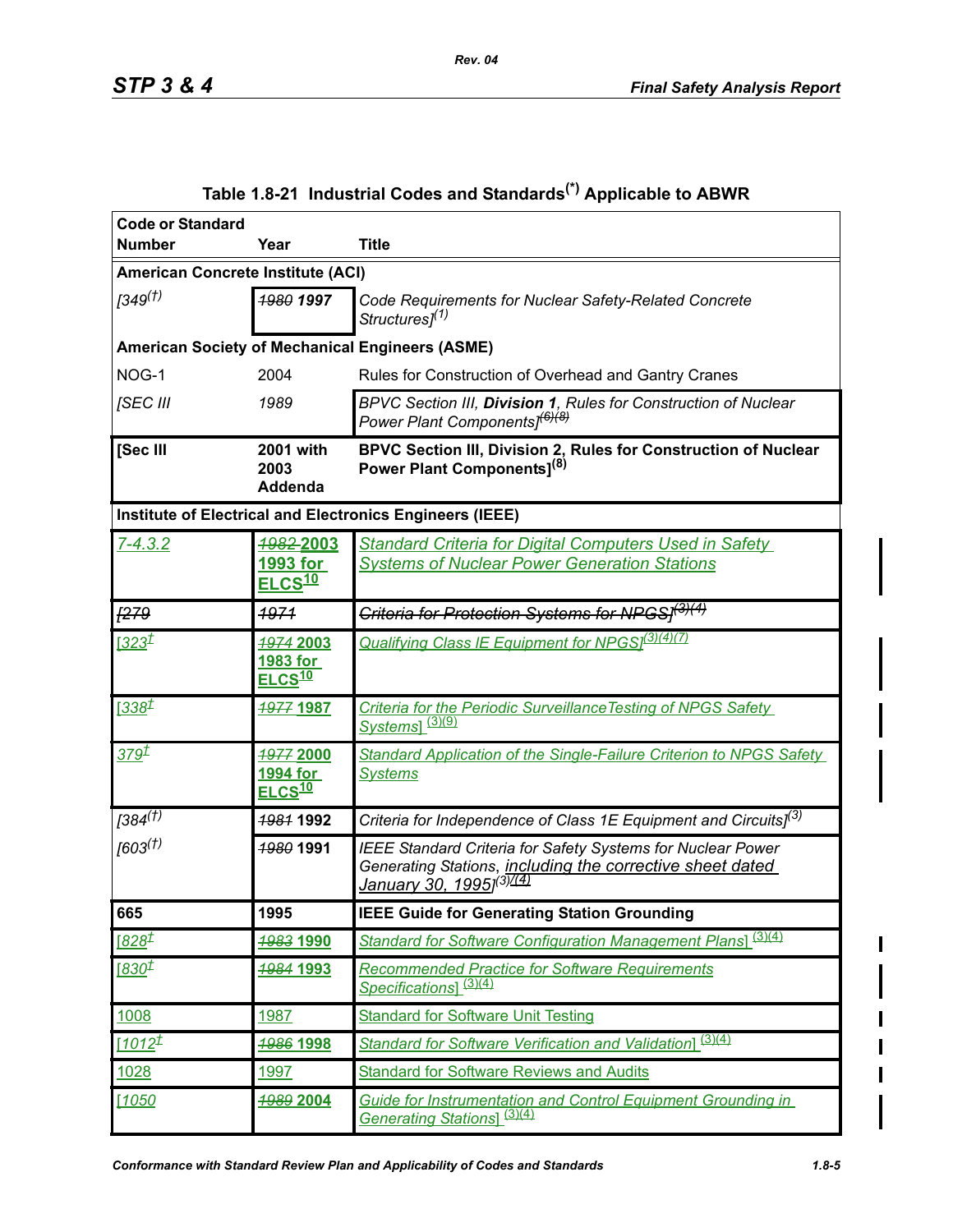| 1074                         | 1995                 | <b>Standard for Developing Software Life Cycle Processes</b>                                                                                                  |
|------------------------------|----------------------|---------------------------------------------------------------------------------------------------------------------------------------------------------------|
| U.S. Military (MIL)          |                      |                                                                                                                                                               |
| <i><b>STD-461GE</b></i>      | <del>1987</del> 1999 | Electromagnetic Emission and Susceptibility Requirements for the<br>Control of Electromagnetic Interference] <sup>(3)(4)</sup>                                |
| <b>JSTD-462E</b>             | <del>1967</del> 1999 | Measurement of Electromagnetic Interference Characteristics] <sup>(3)(4)</sup>                                                                                |
| <del>ISTD-1478</del>         | <u> 1991</u>         | <del>Task Performance Analysis]<sup>(b)</sup></del>                                                                                                           |
| <b>Others</b>                |                      |                                                                                                                                                               |
| <del> IEC 801-2</del>        | <b>1991</b>          | Electronic Capability for Industrial-Process Measurement and<br>Control Equipmentl <sup>ਦੇ</sup>                                                              |
| <b>IIEC 61000</b>            | 2001                 | <b>Electromagnetic Compatibility (EMC) - Part 4-2: Testing and</b><br><b>Measurement Techniques - Electrostatic Discharge Immunity</b><br>Testl <sup>33</sup> |
| <del>UBC</del><br><b>IBC</b> | <u> 1991</u><br>2006 | <b>Uniform Building Code</b><br><b>International Building Code</b>                                                                                            |

## **Table 1.8-21 Industrial Codes and Standards(\*) Applicable to ABWR (Continued)**

*Rev. 04*

Notes:

*(1)*See Subsection 3.8.3.2 for restriction to use of these.

*(3)*See Section 7A.1(1).

*(4)*See Section 7A.1(2).

*(6)*See Subsection 3.8.1.1.1 for specific restriction of change to this edition.

*(8)*See Subsection 3.9.1.7 for specific restriction of change to this edition in application to piping design. See Table 3.2-3 for the restricted Subsections of this Code as applied to piping design only.

*(10)* The Common Q Digital Platform was submitted for generic use and was approved for reference as described in Topical Report WCAP-16097-P-A, Revision 0, "Common Qualified Platform Topical Report." This topical report includes the SERs dated August 11, 2000, June 22, 2001, and February 4, 2003, and is consistent with the industry standards that reference Note 10. The Westinghouse "Software Program Manual for Common Q Systems" (SPM), WCAP-16096-NP-A also incorporates standards and Regulatory Guide requirements. The requirements that this platform were licensed to are submitted as an acceptable alternate to current requirements based on the original NRC review and SERs.

(\*) The listing of a code or standard does not necessarily mean that it is applicable in its entirety. (†)Also an ANSI code (i.e. ANSI/ASME, ANSI/ANS, ANS/IEEE etc.).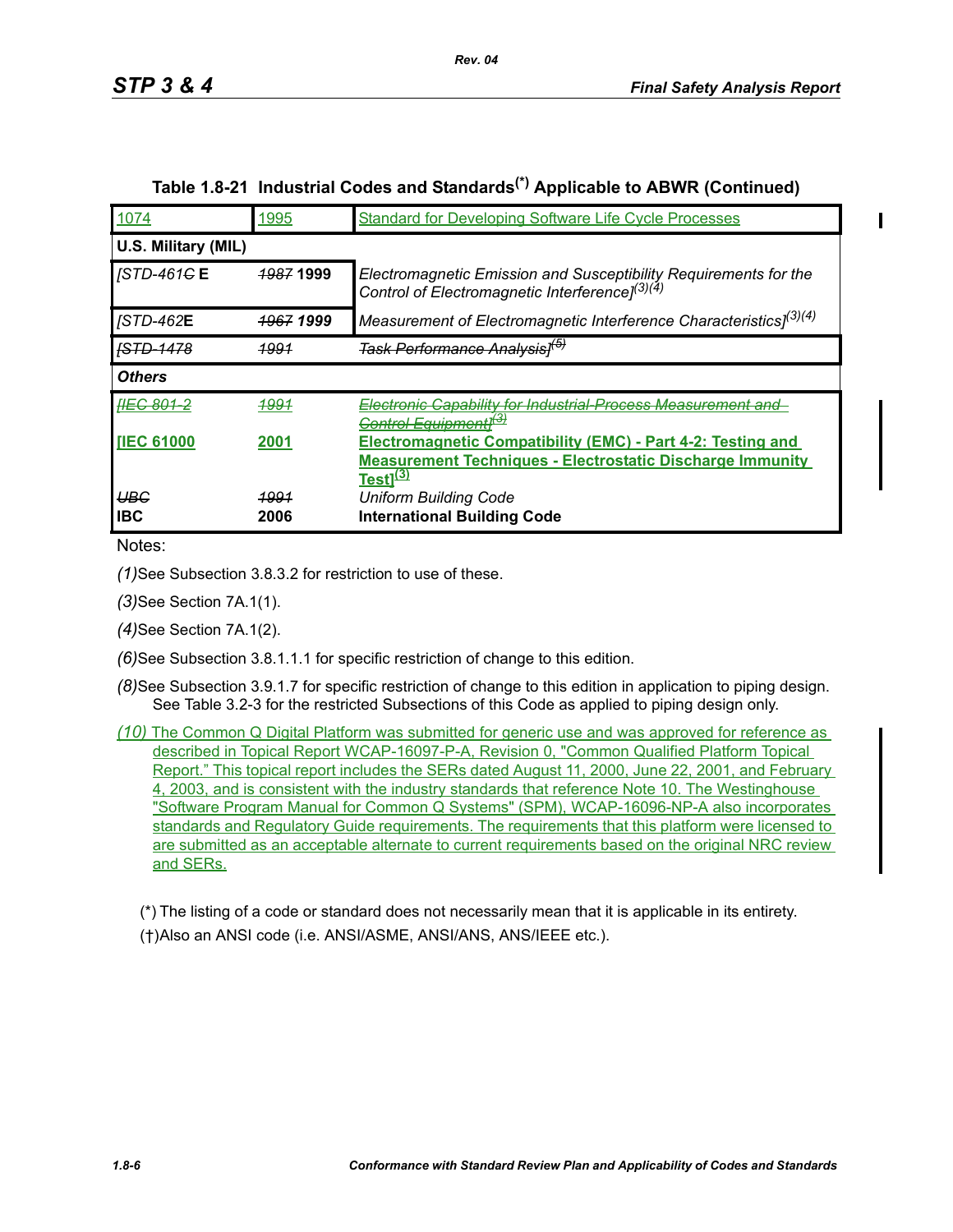| Code or<br><b>Standard</b>                             |      |                                                                                                             |  |  |
|--------------------------------------------------------|------|-------------------------------------------------------------------------------------------------------------|--|--|
| <b>Number</b>                                          | Year | <b>Title</b>                                                                                                |  |  |
| <b>American Concrete Institute (ACI)</b>               |      |                                                                                                             |  |  |
| 349                                                    | 1997 | Code Requirements for Nuclear Safety-Related Concrete Structures                                            |  |  |
| 350                                                    | 2001 | Code Requirements for Environmental Engineering Concrete Structures, and<br>Commentary (ACI 350R-01)        |  |  |
| 350.1                                                  | 2001 | Tightness Testing of Environmental Engineering Concrete Structures, and<br>Commentary (ACI 350.1R-01)       |  |  |
| <b>American Nuclear Society (ANS)</b>                  |      |                                                                                                             |  |  |
| 2.8                                                    | 1992 | Determining Design Basis Flooding at Power Reactor Sites                                                    |  |  |
| 3.11                                                   | 2005 | Determining Meteorological Information at Nuclear Facilities                                                |  |  |
| 5.1                                                    | 2005 | Decay Heat Power in Light Water Reactors                                                                    |  |  |
| 40.37                                                  | 200x | Mobile Radioactive Waste Processing Systems                                                                 |  |  |
| 55.1                                                   | 1992 | Solid Radwaste Processing System for Light Water Reactor Plants                                             |  |  |
| 55.6                                                   | 1993 | Liquid Radioactive Waste Processing System for Light Water Reactor Plants                                   |  |  |
| 57.1                                                   | 2005 | Design Requirements for Light Water Reactor Fuel Handling Systems                                           |  |  |
| 57.2                                                   | 1983 | Design Requirements for Light Water Reactor Spent Fuel Storage Facilities at<br><b>Nuclear Power Plants</b> |  |  |
| 57.3                                                   | 1983 | Design Requirements for New Fuel Storage Facilities at Light Water Reactor<br>Plants                        |  |  |
| American Petroleum Institute (API)                     |      |                                                                                                             |  |  |
| 610                                                    | 2004 | Centrifugal Pumps for Petroleum, Petrochemical and Natural Gas Industries                                   |  |  |
| 620                                                    | 2002 | Design and Construction of Large, Welded, Low-Pressure Storage Tanks (with<br>June 2004 Addenda)            |  |  |
| 650                                                    | 2007 | Welded Steel Tanks for Oil Storage, Addendum 3                                                              |  |  |
| 674                                                    | 1995 | Positive Displacement Pumps - Reciprocating                                                                 |  |  |
| 675                                                    | 1994 | Positive Displacement Pumps - Controlled Volume                                                             |  |  |
| <b>American Society of Civil Engineers (ASCE)</b>      |      |                                                                                                             |  |  |
| 4                                                      | 1998 | Seismic Analysis of Safety-Related Nuclear Structures (and Commentary)                                      |  |  |
| 43                                                     | 2005 | Seismic Design Criteria for Structures, Systems and Components Nuclear<br><b>Facilities</b>                 |  |  |
|                                                        |      | American Society of Civil Engineers / Structural Engineering Institute (ASCE/SEI)                           |  |  |
| 7                                                      | 2005 | Minimum Design Loads for Buildings and Other Structures                                                     |  |  |
| <b>American Society of Mechanical Engineers (ASME)</b> |      |                                                                                                             |  |  |
| $AG-1$                                                 | 1997 | Code on Nuclear Air and Gas Treatment                                                                       |  |  |

### **Table 1.8-21a Codes and Standards for Site-Specific Systems**

*Rev. 04*